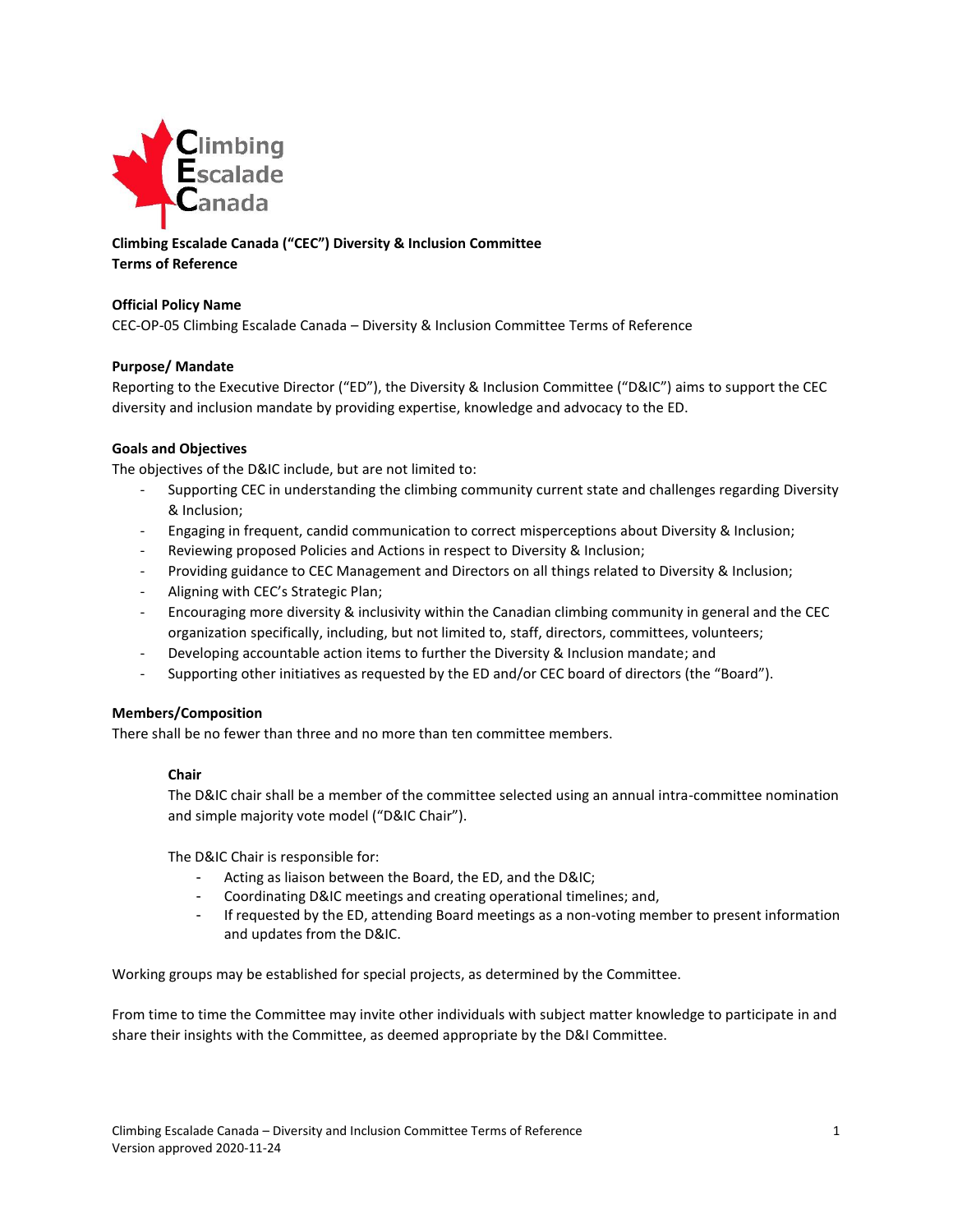#### **Membership Process**

The open call for applications shall be posted publicly on the CEC website no less than two (2) months before the term expiration of any committee member, with a deadline for applications no less than one (1) month before the term expiration of any committee member.

All individuals are welcome to join the D⁣ however, preference shall be given to those experienced in diversity and inclusion initiatives, and/or special consideration will be given to applicants that identify as black, indigenous, POC, LGBTQIA+, women, and/or athlete with disability. The ED, in their sole discretion, shall review the open call applications each year and recommend which of the applicants shall be appointed to the CC. Selected committee members must be endorsed by the board of directors.

The Board in its sole discretion, but preferably in conjunction with a recommendation from the ED, may remove any member of the D&IC or its subcommittees. Removal of members of the D&IC may be conducted regardless of whether cause for removal is established, but must be conducted respectfully.

Members of the Board may apply and be appointed to the D&IC ("**Regular Board D&IC Member**") provided they comply with the terms of this policy and undertake to refrain from representing the Board at D&IC meetings. Board members applying for membership on the D&IC must not participate in or be present at the endorsement process conducted by the Board in relation to the membership of the D&IC.

### **Term of Membership**

All appointments have a maximum term of two (2) years, starting on June 1. The D&IC Chair shall be responsible for ensuring the D&IC composition is split such that roughly half of the members shall face expiring terms each year. The D&IC Chair, in their sole discretion, may appoint certain D&IC members for a one (1) year term in order to ensure compliance with the previous sentence.

Upon the expiration of their term of membership, committee members interested in serving for an additional consecutive term must re-apply via the open call for applications and be re-appointed by the ED and Board. Prior involvement on the D&IC does not guarantee an appointment to the D&IC.

There are no limits to the number of consecutive terms for any one committee member.

#### **Accountability**

The D&I Committee reports, and is accountable, to the Executive Director of CEC.

#### **Work Methods/ Frequency**

#### **Work Methods**

All D&IC work will utilize a shared learning approach with an emphasis on discussion and evidence-based decision making.

#### **Frequency**

The D&IC shall hold at least 1 video call every quarter to set objectives and monitor progress on the completion of those objectives.

#### **Meeting Process**

Every meeting must include:

Climbing Escalade Canada – Diversity and Inclusion Committee Terms of Reference 2 Version approved 2020-11-24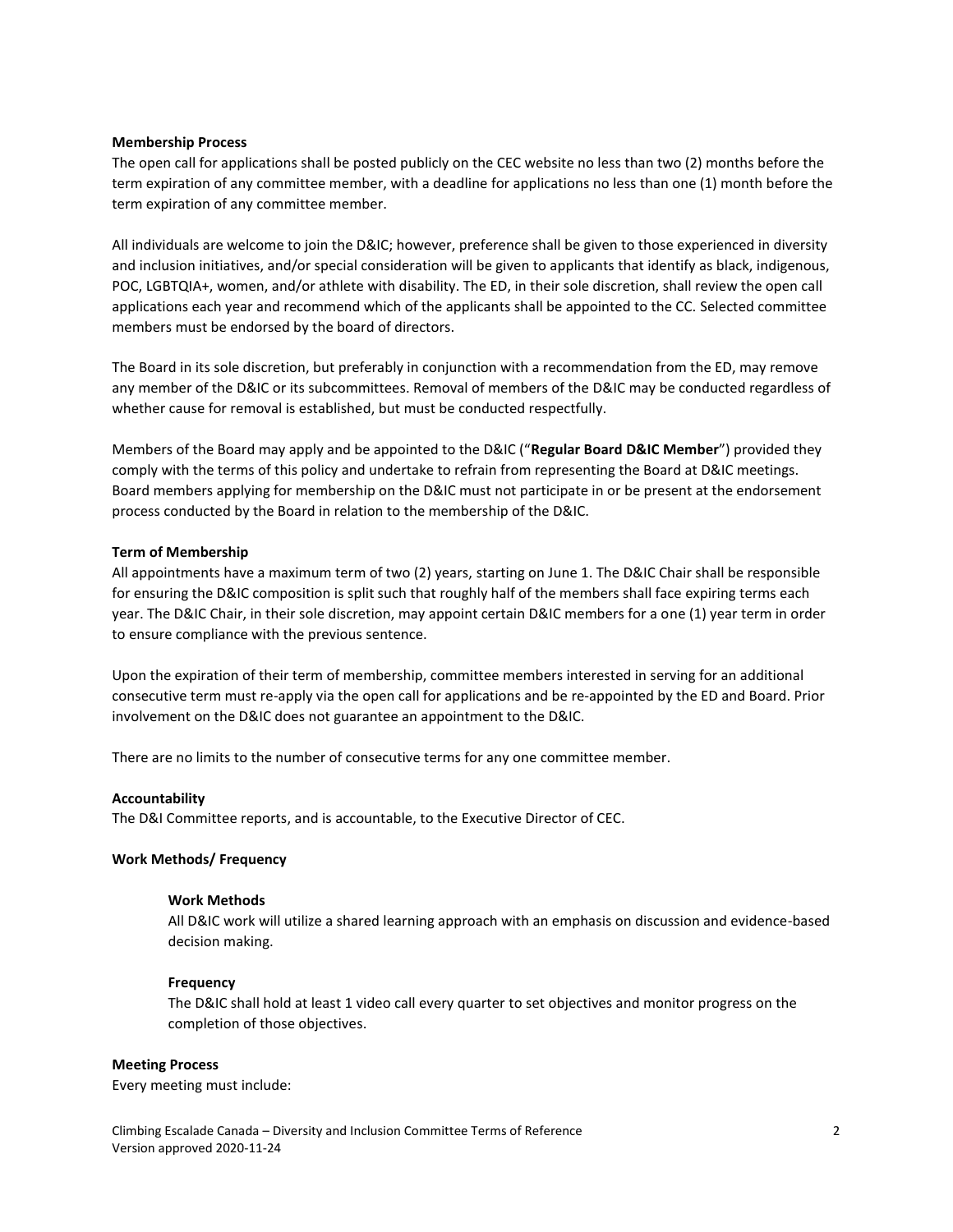- Meeting Chair Responsible for directing conversation and ensuring adherence to the agenda;
	- o Meeting chair may be someone other than the committee chair.
- Secretary Person appointed by the committee that is responsible for recording meeting minutes. Can be different or the same at each meeting.

# **Consensus Model and Voting Rules**

Decisions by the D&IC should be made via a consensus decision-making model. A consensus decision-making model is a group decision-making process in which group members develop, and agree to support a decision in the best interest of the whole.

If consensus cannot be reached, a vote shall be taken pursuant to the following requirements:

- A minimum of 60% of committee or sub-committee members need to be in attendance or by proxy order to achieve quorum to conduct business.
- If quorum is met, an action shall require at least 75% approval of the members in attendance or by proxy at the meeting.
- If a committee member is unable to attend, they may assign a proxy in writing to vote on their behalf.
- If quorum is met, the members shall vote using the either of the following methods, as decided by the meeting chairperson:
	- o show of hands, or
	- o anonymous ballot, as decided by the chairperson of the meeting.
- Board representatives, if in attendance, are present to represent the Board's interest, and cannot cast a vote. They will cast a vote at the Board level if needed.
	- o For greater clarity, Regular Board D&IC Members are not considered, and are not eligible to be, Board representatives for the purposes of this section. Accordingly, a Regular Board D&IC Member may not represent the interests of the Board as a Board representative and therefore may cast a vote. If a Board representative is required or requested to attend a D&IC meeting, a Board member other than the Regular Board D&IC Member must attend.

## **Reporting and Recommendations**

Reporting and recommendations shall be governed by the following rules:

- The D&IC shall develop and provide recommendations, and share them with the D&IC Chair and/or the ED;
- Recommendations or approvals are then presented to the Board, and if required, will be voted on by the Board.

## **Communications**

A group email and phone number list will be created for all members of the D&IC. The email and number list is ONLY to be shared amongst the D&IC members and must not be shared with anyone outside of the D&IC unless express permission to do so is granted by the ED.

The ED must only approve the sharing of email or phone numbers in accordance with applicable privacy and antispam legislation.

## **Currency**

| Date of Last Update | Author                        | Description                                             |
|---------------------|-------------------------------|---------------------------------------------------------|
| June 2020           | CEC                           | <b>Drafted Policy</b>                                   |
| September 2020      | Borden Ladner Gervais LLP     | Updated policy and inserted policy<br>cross references. |
| November 2020       | <b>CEC Board of Directors</b> | Approval                                                |